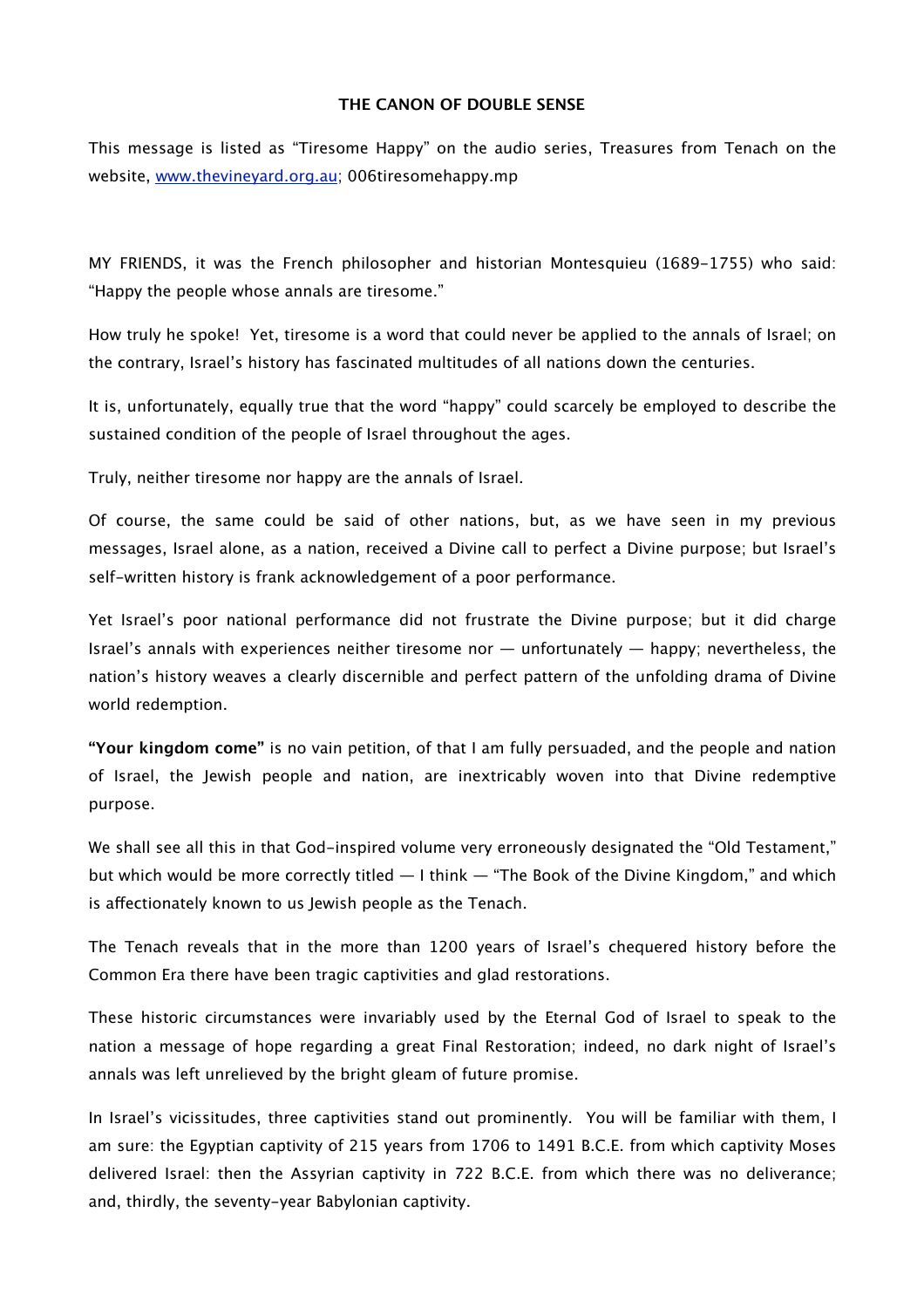The ancient Babylonian power was the rod in the hand of the Eternal by which He chastised the Southern Israel Kingdom of Judah; yet at the same time, through His prophets Isaiah, Jeremiah and Daniel, the ultimate overthrow of Babylon itself was predicted (Isaiah 47, cf. Isaiah 10:5-19; Jeremiah 25:12; Jeremiah 50-51; Daniel 5).

This overthrow took place in the year 538 before the Common Era. To this date two years must be added for the beginning of the separate reign of Cyrus, the Persian, and thus we have the 70 years from 606 to 536 B.C.E. which was the historic fulfilment of Jeremiah's famous prophecy of the 70 years of Babylonian chastisement as pre-announced by him and recorded in chapter 29 and verse 10 of the book bearing his name.

Thus, Israelitish history knows only two Exodus movements: one into Israel from Egypt, and the other, some 950 years later, into Israel from Babylon.

Fortunately, we can assess the magnitude and quality of the Babylonian Exodus, as history provides us with the most minute detail of the venturesome pilgrims who embarked on that fourmonths' migration across the forbidding and unsympathetic desert in the year 536 B.C.E.

In this first stage of the return from Babylon, of all the multitude of captives only a mere 42,360 returned — besides 7,337 slaves and 4,000 priests, with a protecting escort of 1,000 cavalry.

Some of the ecstasy of those returning to Israel from the Babylonian captivity may well be captured from Psalm 126:

> **"When the Eternal turned again the captivity of Zion, We were like them that dream. Then was our mouth filled with laughter, And our tongue with singing: Then said they among the nations, 'The Eternal has done great things for them!' The Eternal has done great things for us; Whereof we are glad."**

So, my friends, in the second year, that is in B.C.E. 535, the foundation of the Second Temple was laid amidst difficulty and opposition, hence the edifice itself was not finished until B.C.E. 516, twenty years after the return.

Some 78 years after this first stage, in the year 458 B.C.E., Ezra led a caravan of perhaps, well, some 5,000 souls back to Israel in the second stage of the return from Babylon.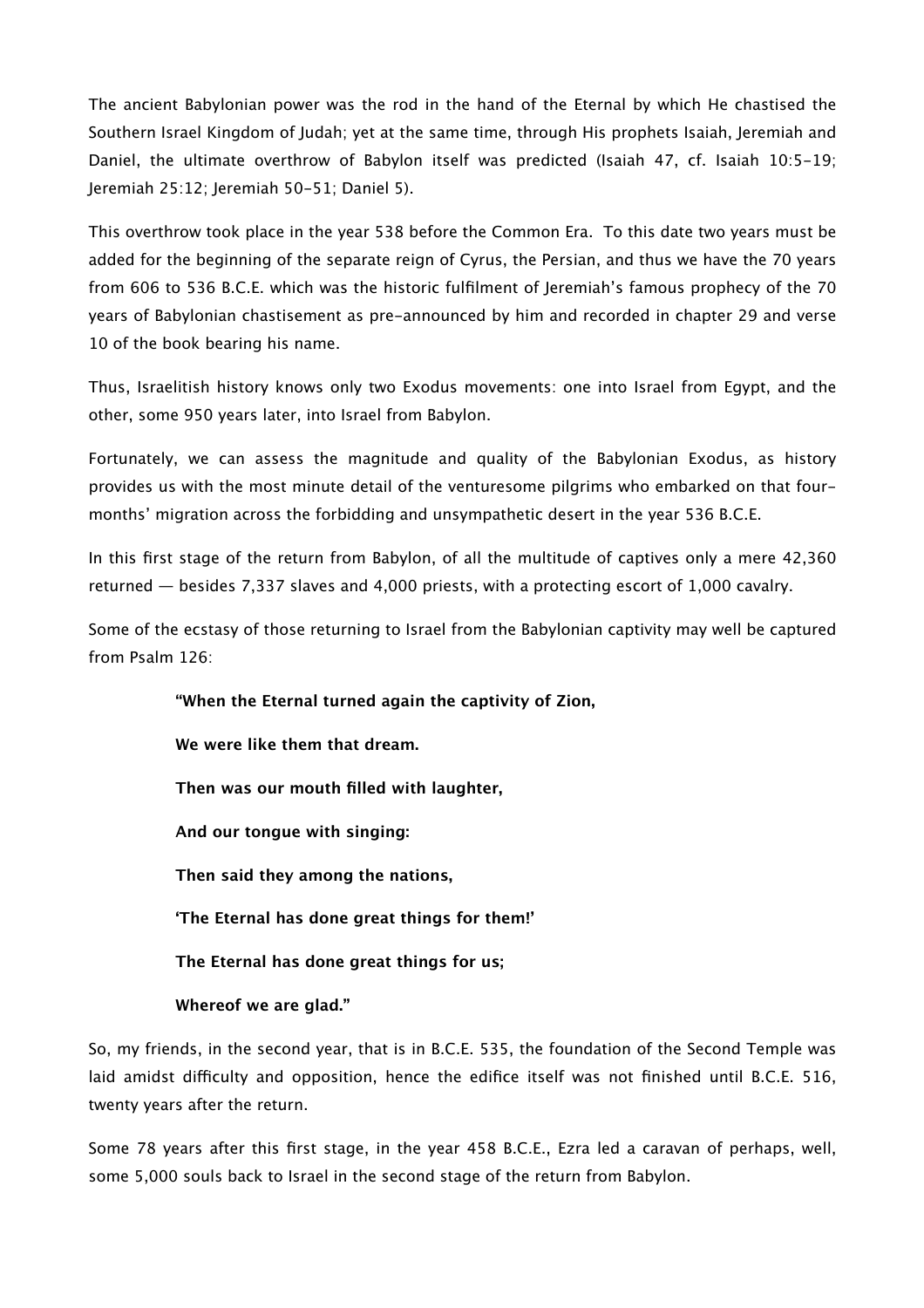Then, in the year 445 B.C.E., Nehemiah completed the return, being himself almost the final instalment.

Now, I know that this brief peep into Israel's annals has been sufficiently interesting to you in itself; but, let me confess, I have an additional reason for disclosing its details.

You will remember that, in my last message, we paid a breathless and rather exciting visit to the very centre of this third captivity — the awe-inspiring, ancient city of Babylon. We paid this visit in order to view the scene and circumstance out of which our great Jewish prophet Ezekiel uttered his amazing prophecies of the Final Restoration, for it was to Ezekiel in Babylon that a wealth of dramatic detail was Divinely vouchsafed regarding the new Israel and the future Messianic Kingdom.

Now, here is the point of my present message.

My friends, careful examination of all the Ezekiel prophecies and an equally careful examination of Jewish national history reveal that it is quite impossible to pour the full volume of Ezekiel's predictions into the very limited dimensional capacity of the meagre return of Israel from the Babylonian captivity; there is a great residue of prophetic detail which overflows the mere historic vessel.

Thus, when we measure the magnitude and meaning of Ezekiel's prophecies against the historic Babylonian return, we find  $-$  to use an illustration  $-$  that the prophetic foot will not fit into the historic boot: the boot is too small for the foot; the foot is too large for the boot.

Well, then, what are we to do with this situation? Perhaps, we should admit that some interpretations have been ingenious and others wild and fanciful.

Shall we follow some and tear the historic boot apart to force the prophetic foot into a boot thus mutilated?

Or shall we follow others and surgically amputate not a few parts of the prophetic foot to make it fit the historic boot?

I confess both these suggestions are unnatural and highly unsatisfying. Personally, I prefer equally to avoid a mutilated historic boot and a disfigured prophetic foot.

Yet the phenomenon to which I refer remains. Is there an explanation? Of course there is. A reasonable and a proven one. Theologically, it is known as the Canon of Double Sense, by which is meant that a first historic accomplishment, chronologically near at hand, employs some of the properties of the total predictions without necessarily absorbing or exhausting them, but leaves the prophetic total itself to an occasion chronologically more remote.